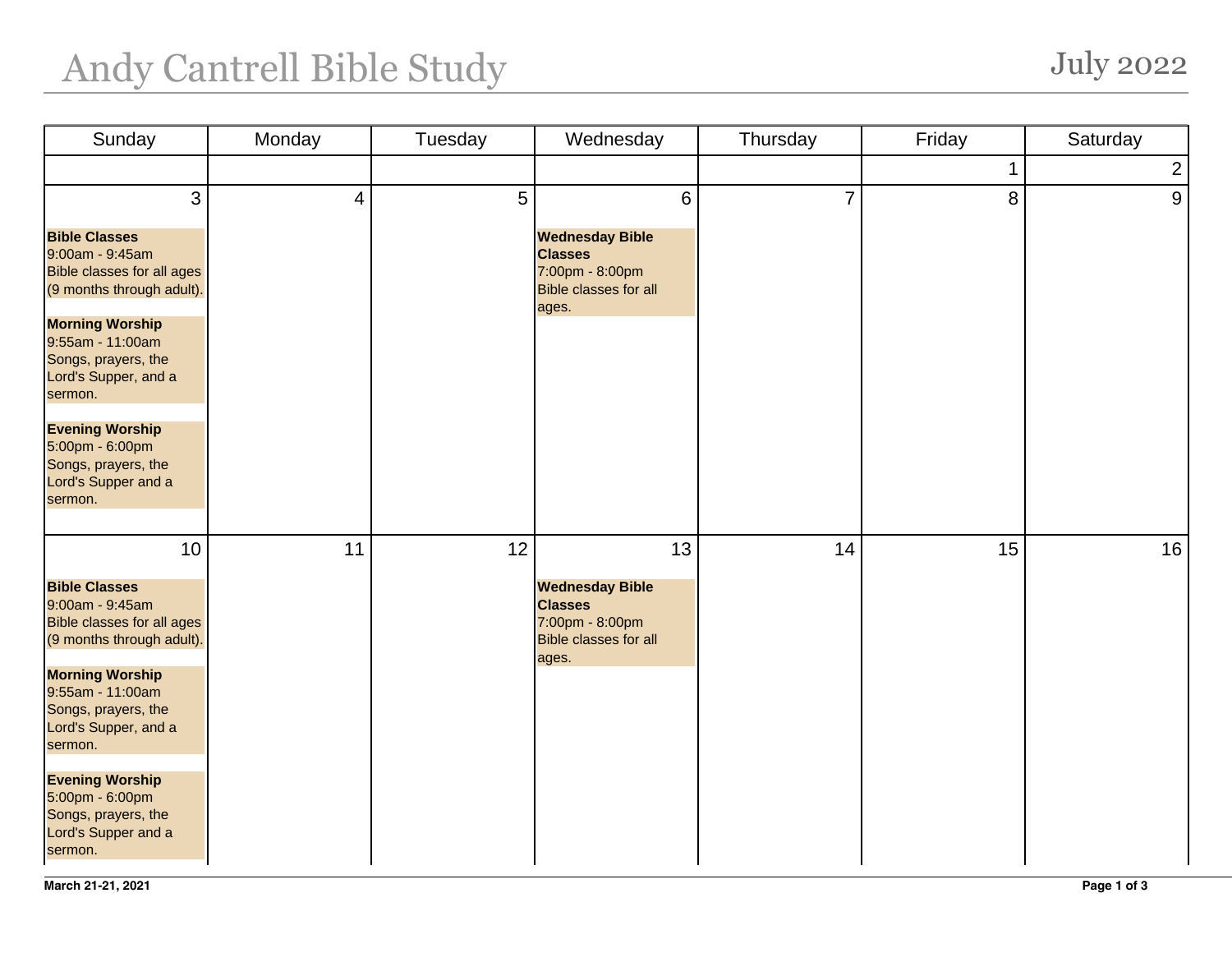| 17<br><b>Bible Classes</b><br>9:00am - 9:45am<br><b>Bible classes for all ages</b><br>(9 months through adult).<br><b>Morning Worship</b><br>9:55am - 11:00am<br>Songs, prayers, the<br>Lord's Supper, and a<br>sermon.<br><b>Evening Worship</b><br>5:00pm - 6:00pm<br>Songs, prayers, the<br>Lord's Supper and a<br>sermon. | 18 | 19 | 20<br><b>Wednesday Bible</b><br><b>Classes</b><br>7:00pm - 8:00pm<br><b>Bible classes for all</b><br>ages. | 21 | 22 | 23              |
|-------------------------------------------------------------------------------------------------------------------------------------------------------------------------------------------------------------------------------------------------------------------------------------------------------------------------------|----|----|------------------------------------------------------------------------------------------------------------|----|----|-----------------|
| 24<br><b>Bible Classes</b><br>9:00am - 9:45am<br><b>Bible classes for all ages</b><br>(9 months through adult).<br><b>Morning Worship</b><br>9:55am - 11:00am<br>Songs, prayers, the<br>Lord's Supper, and a<br>sermon.<br><b>Evening Worship</b><br>5:00pm - 6:00pm<br>Songs, prayers, the<br>Lord's Supper and a<br>sermon. | 25 | 26 | 27<br><b>Wednesday Bible</b><br><b>Classes</b><br>7:00pm - 8:00pm<br><b>Bible classes for all</b><br>ages. | 28 | 29 | 30 <sup>°</sup> |
| 31<br><b>Bible Classes</b><br>9:00am - 9:45am                                                                                                                                                                                                                                                                                 |    |    |                                                                                                            |    |    |                 |